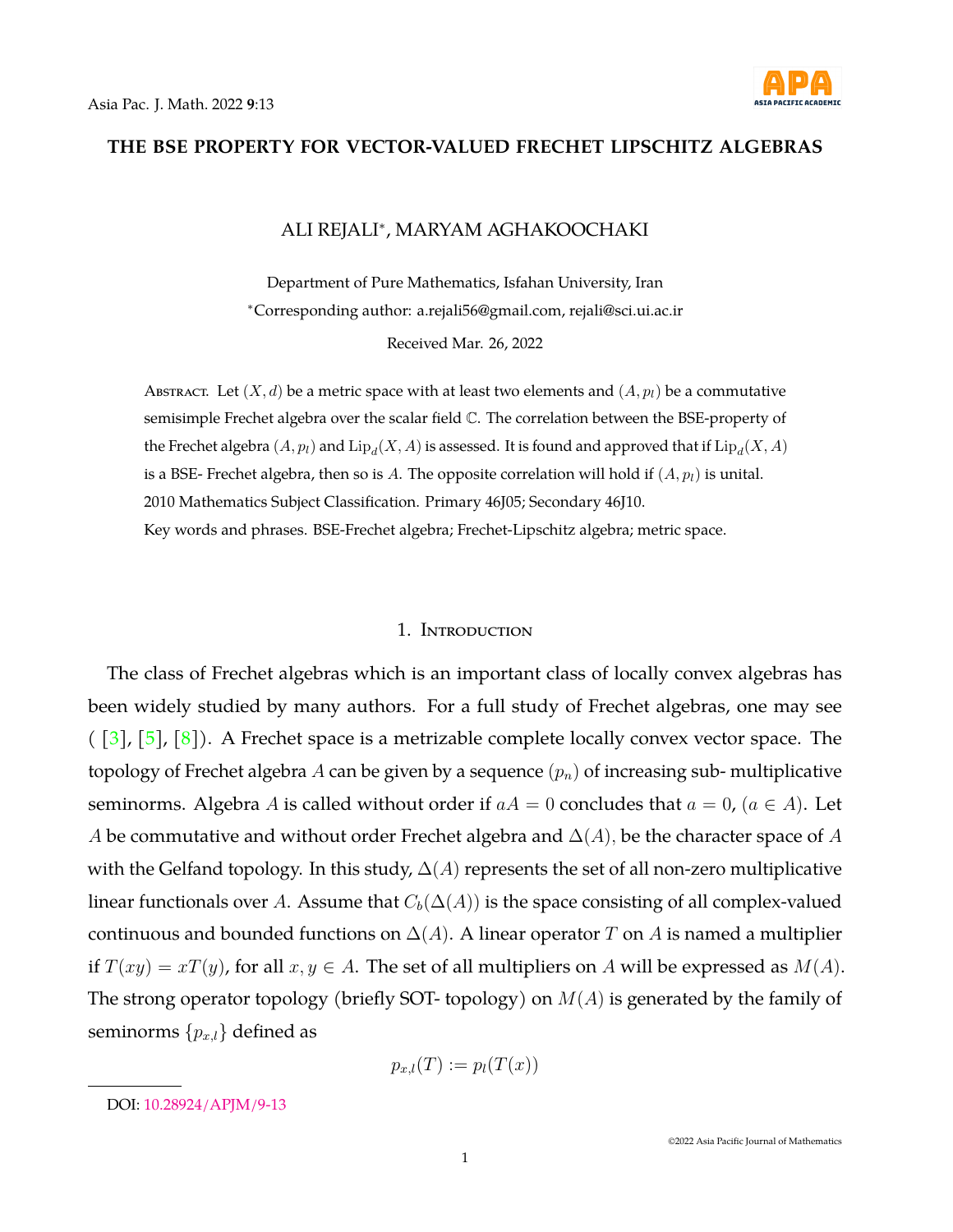for all  $x \in A$ ,  $l \in \mathbb{N}$  and  $T \in M(A)$ . If the Frechet algebra A is semisimple, then the Gelfand map  $\Gamma: A \to \widehat{A}$ ,  $f \mapsto \widehat{f}$ , is injective, or equivalently, and the following equation holds:

$$
\bigcap_{\varphi \in \Delta(A)} \ker(\varphi) = \{0\}
$$

Note that every semisimple commutative Frechet algebra is without order. As observed in [\[2\]](#page-16-4), if the Frechet algebra  $(A, p_l)$  is semisimple, then

$$
(M(A),SOT) \cong (\widehat{M(A)},\mathcal{T}_p)
$$

Where  $\mathcal{T}_p$  is pointwise topology on  $M(A)$ .

The Bochner-Schoenberg-Eberlein (BSE) is derived from the famous theorem proved in 1980 by Bochner and Schoenberg for the group of real numbers; [\[11\]](#page-16-5) and [\[10\]](#page-16-6). The researcher in [\[4\]](#page-16-7), revealed that if G is any locally compact abelian group, then the group algebra  $L_1(G)$  is a BSE algebra. The researcher in  $\lceil 10 \rceil$ ,  $\lceil 13 \rceil$ ,  $\lceil 14 \rceil$  assessed the commutative Banach algebras that meet the Bochner-Schoenberg-Eberlein- type theorem and explained their properties. They are introduced and assessed in  $\lceil 12 \rceil$  the first and second types of BSE algebras. This concept is expanded in  $\lceil 6 \rceil$  and  $\lceil 7 \rceil$ .

The researchers are introduced and assessed in [\[2\]](#page-16-4), the concept of BSE- Frechet algebra.

The big and little Frechet  $\alpha$ - Lipschitz vector-valued algebra of order  $\alpha$ , where  $\alpha \in \mathbb{R}$  with  $\alpha > 0$  was introduced in [\[9\]](#page-16-13). The researchers are provided a survey of the similarities and differences between Banach and Frechet algebras include some known results and examples. (See  $|3|$ ).

That the Lipschitz algebra  $\mathrm{Lip}_\alpha(K,A)$  is a BSE-algebra if and only if  $A$  is a BSE-algebra, where  $K$  is a compact metric space,  $A$  is a commutative unital semisimple Banach algebra, and  $0 < \alpha \leq 1$  is proved in [\[1\]](#page-16-14). In this article, this result is generalized, for any metric space  $(X, d)$ and any commutative semisimple Frechet algebra  $(A,p_l).$  That the  $C_{BSE}(\Delta({\rm Lip}_d(X,A)))$  can be embedded in  $\mathrm{Lip}_d(X, C_{BSE}(\Delta(A))$  will be proved in the article first, followed by proving that  $\mathrm{Lip}_d(X, M(A))\subseteqneq M(\mathrm{Lip}_d(X, A))$ . By proving that if  $\mathrm{Lip}_d(X, A)$  is a BSE- Frechet algebra, so is A. If  $(A, p_l)$  is unital Frechet algbra and BSE- Frechet algebra, then  ${\rm Lip}_d(X, A)$  is so, is assessed in this article.

#### 2. Some basic properties of BSE- Frechet algebra

The basic terminologies and the related information on BSE-Frechet algebras are extracted from  $\lceil 2 \rceil$  and prove some primary, basic results, and properties related to them.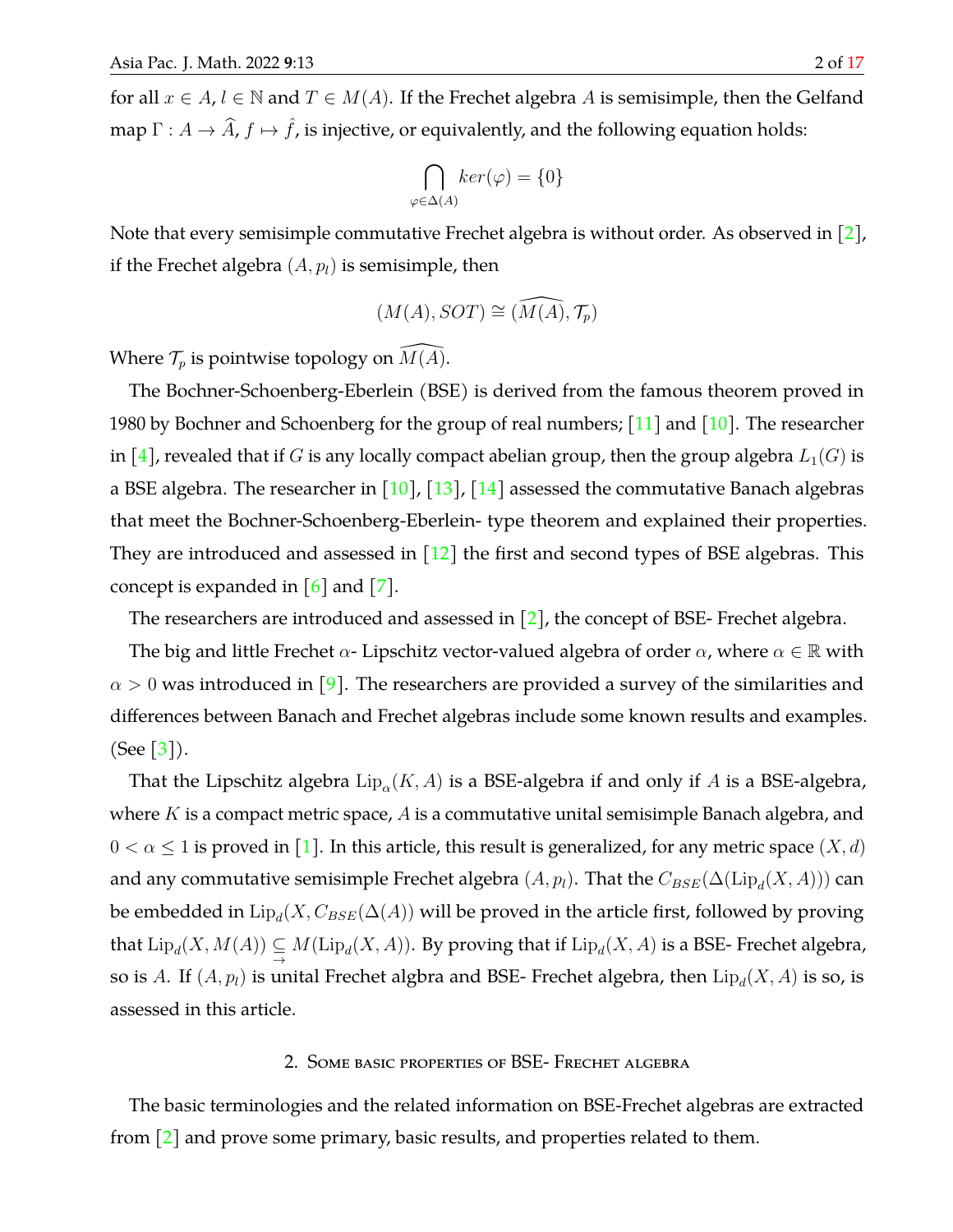A bounded complex-valued continuous function  $\sigma$  on  $\Delta(A)$ , is named BSE-Frechet function, if there exists a bounded set M in A and a positive real number  $\beta_M$  in a sense that for every

nite complex-number  $c_1, \dots, c_n$  and the same many  $\varphi_1, \dots, \varphi_n$  in  $\Delta(A)$  the following inequality

$$
\sum_{j=1}^{n} c_j \sigma(\varphi_j) \leq \beta_M P_M(\sum_{j=1}^{n} c_j \varphi_j)
$$

|

holds; where  $P_M$  is defined as

$$
P_M(f) := \sup\{|f(x)| : x \in M\} \quad (f \in A^*)
$$

The set of all BSE- functions is expressed by  $C_{BSE}(\Delta(A))$ . The BSE- seminorm of  $\sigma \in$  $C_{BSE}(\Delta(A))$ ,  $q_l(\sigma)$ , is expressed as:

$$
q_l(\sigma) = \sup\{|\sum_{i=1}^n c_i \sigma(\varphi_i)|: P_{M_l}(\sum_{i=1}^n c_i \varphi_i) \leq 1, \ \varphi_i \in \Delta(A), c_i \in \mathbb{C}, n \in \mathbb{N}\}\
$$

where

$$
M_l := \{ a \in A : p_l(a) \le 1 \}
$$

It was shown that  $(C_{BSE}(\Delta(A)), q_i)$  is a semisimple commutative Frechet subalgebra of  $C_b(\Delta(A))$ . It is easy to prove that

$$
q_l(\sigma) = \inf \{ \beta_M \mid \mid \sum_{j=1}^n c_j \sigma(\varphi_j) \mid \leq \beta_M P_M(\sum_{j=1}^n c_j \varphi_j), c_j \in \mathbb{C}, \varphi_j \in \Delta(A) \}
$$

It is obvious that if  $x \in A$  then  $\hat{x} \in C_{BSE}(\Delta(A))$  and  $q_l(\hat{x}) \leq p_l(x)$ , where  $\hat{x}(\varphi) = \varphi(x)$  for all  $\varphi \in \Delta(A)$ . The set  $M(A)$  with the strong operator topology, is an unital commutative locally convex algebra. It was shown that for each  $T \in M(A)$  there exists a unique bounded continuous function  $\widehat{T}$  on  $\Delta(A)$  expressed as:

$$
\varphi(Tx) = \widehat{T}(\varphi)\varphi(x),
$$

for all  $x \in A$  and  $\varphi \in \Delta(A)$ . By setting  $\{\widehat{T} : T \in M(A)\}\)$ , the  $\widehat{M(A)}$  is yield. A commutative Frechet algebra A is called BSE- Frechet- algebra if it meets the following condition:

$$
\widehat{M(A)} = C_{BSE}(\Delta(A)).
$$

A bounded net  $\{e_\beta\}$  in A is named a bounded  $\Delta$ - weak approximate identity for A if  $\varphi(ae_\beta) \to$  $\varphi(a)$  for all  $\varphi \in \Delta(A)$  and  $a \in A$ , equivalently  $\varphi(e_{\beta}) \to 1$ .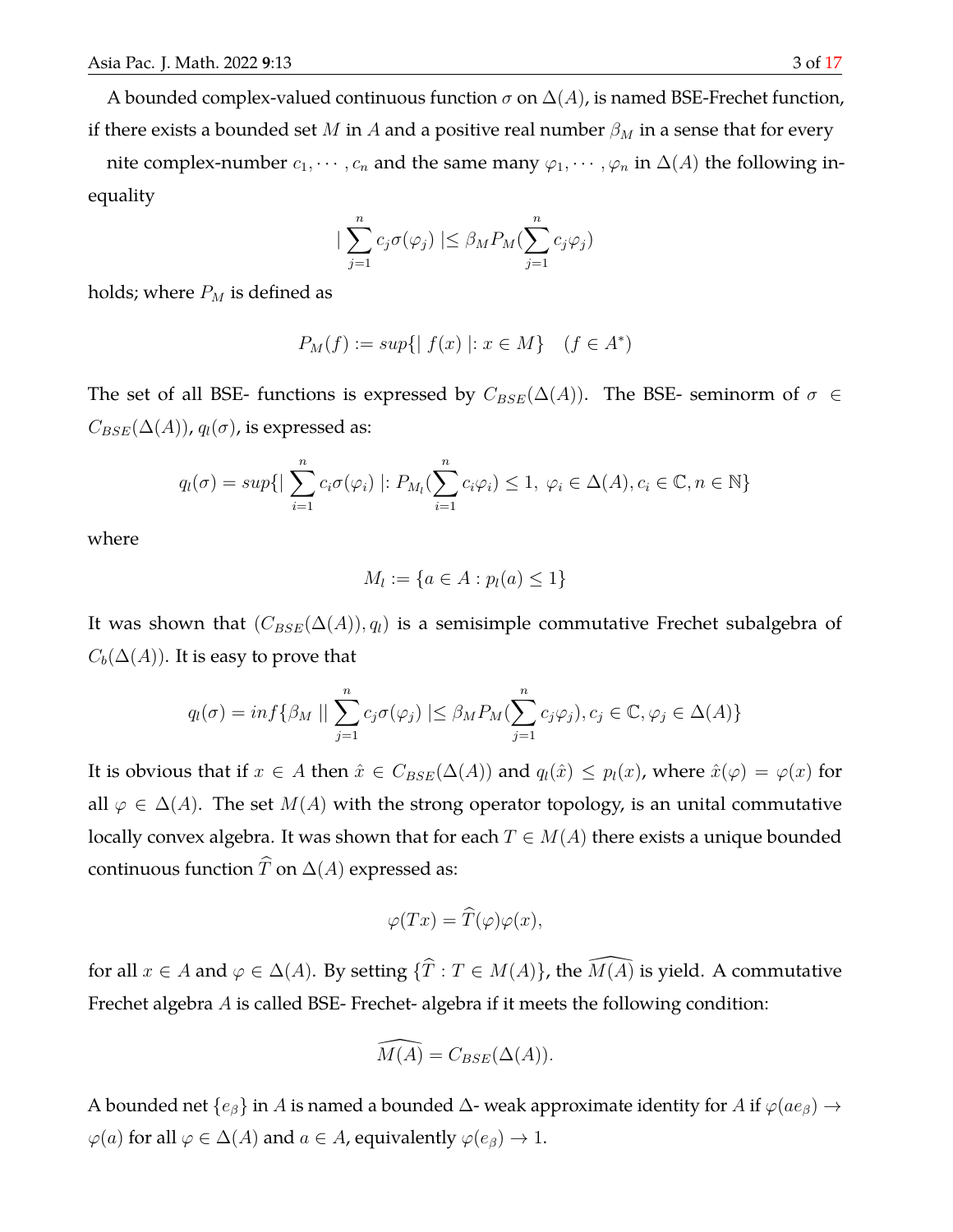**Proposition 1.** Let  $(A, p)$  be a commutative semisimple Frechet algebra. Then  $\sigma \in C_{BSE}(\Delta(A))$  if *and only if there exists a bounded net*  $\{x_{\lambda}\}\$  *in* A *with* 

$$
lim \hat{x}_{\lambda}(\varphi) = \sigma(\varphi)
$$

*for all*  $\varphi \in \Delta(A)$ *.* 

<span id="page-3-0"></span>**Theorem 2.** Let  $(A, p_i)$  be a commutative semisimple Frechet algebra. Then A has a bounded  $\Delta$ - weak *approximate identity if and only if*

$$
\widehat{M(A)} \subseteq C_{BSE}(\Delta(A))
$$

3. Some basic properties of vector- valued Frechet- Lipschitz algebra

The basic terminologies and the related information on vector-valued Frechet- Lipchitz algebras are reviewed. In the sequel, some primary, basic results, and properties related to them are proved.

Throughout this section,  $(X, d)$  is a metric space with at least two elements and  $(A, p<sub>l</sub>)$  is a commutative semisimple Frechet algebra over the scaler field  $\mathbb{C}$ . Let  $f : X \to A$  be a function. Set

$$
q_{l,A}(f) = \sup_{x \in X} p_l(f(x))
$$

and

$$
p_{l,A}(f) = \sup_{x \neq y} \frac{p_l(f(x) - f(y))}{d(x,y)}
$$

The set of all functions such  $f : X \to A$  satisfies in the following conditions:

i)  $q_{l,A}(f) < \infty$ , for each  $l \in \mathbb{N}$ ;

ii) $p_{l,A}(f) < \infty$ , for each  $l \in \mathbb{N}$ .

is named the vector-valued Frechet Lipschitz algebra and is expressed by  $\mathrm{Lip}_d(X,A).$ 

Put

$$
r_{l,A}(f) = q_{l,A}(f) + p_{l,A}(f) \qquad (f \in Lip_d(X, A))
$$

 $C_b(X, A)$  is the set of all bounded continuous functions from X into A. Let  $f \in C_b(X, A)$ . If  $f, g \in C_b(X, A)$  and  $\lambda \in \mathbb{C}$ , define

$$
(f+g)(x) = f(x) + g(x)
$$
 and  $(\lambda f)(x) = \lambda f(x)$   $(x \in X)$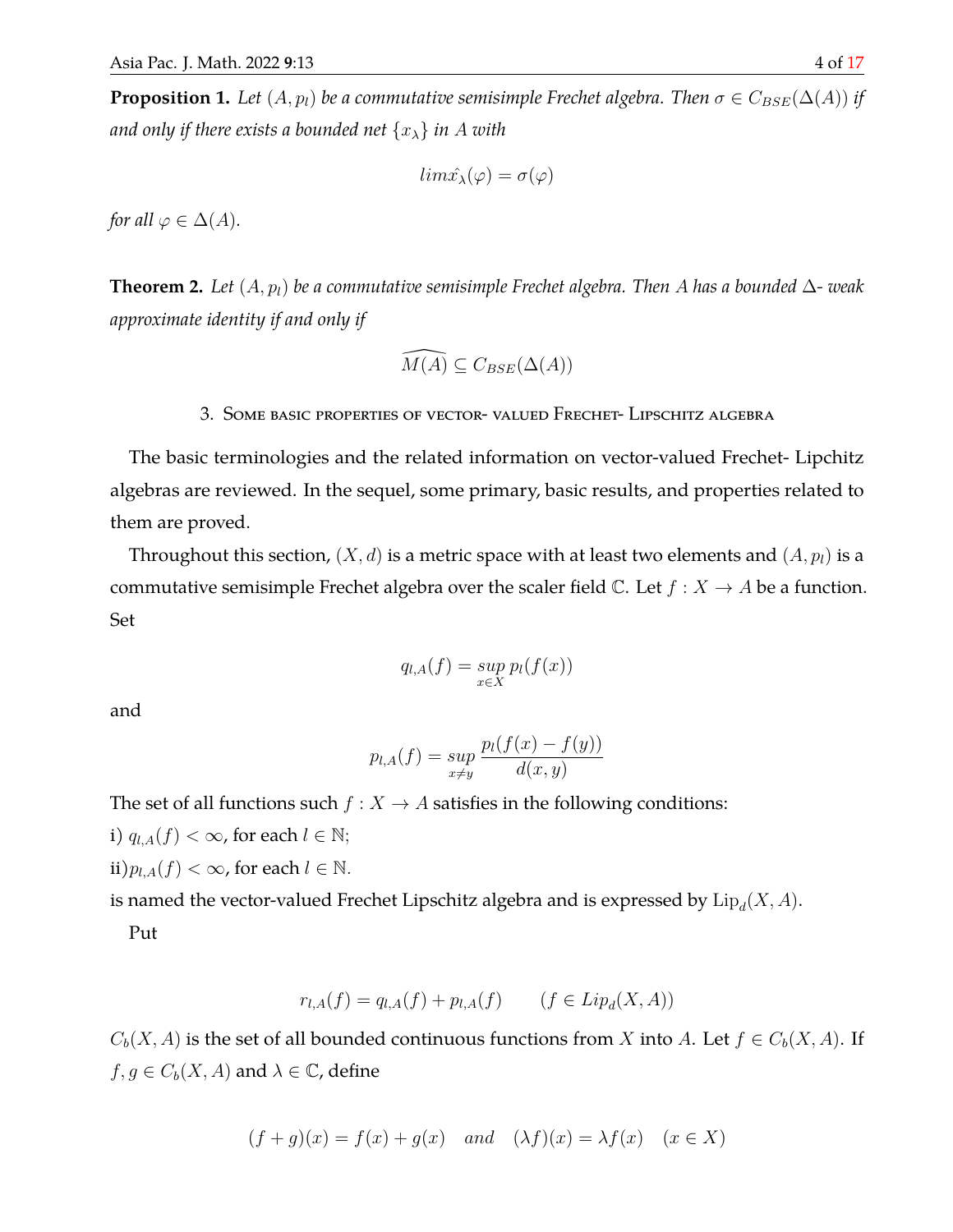It is obvious that  $(C_b(X, A), q_{l, A})$  is a Frechet space over  $\mathbb C$ . That  $(Lip_d(X, A), r_{l, A})$  is a Frechet subalgebra of  $C_b(X, A)$  is in Lemma 3.1 proved in [\[9\]](#page-16-13).

In this article,  $f_a: X \to A \quad (a \in A)$  is the constant function on X, where  $f_a(x) = a \quad (x \in X)$ . It is obvious that these functions belong to  $Lip(X, A)$  and

$$
r_{l,A}(f_a) = q_{l,A}(f_a) = p_l(a),
$$

for each  $a \in A$  and  $f \in \text{Lip}_d(X, A)$ .

Let  $(A, p_l)$  and  $(B, q_l)$  be Frechet algebras. The function  $\Phi : (A, p_l) \rightarrow (B, q_l)$  is called isometric, if

$$
q_l(\Phi(a)) = p_l(a) \quad (a \in A, l \in \mathbb{N})
$$

Let  $K_A: A \to \mathrm{Lip}_d(X, A)$  such that  $a \mapsto f_a$ . Then  $K_A$  is a continuous, linear and injective function. Furthermore,  $K_A$ :  $\Delta(\text{Lip}_{\alpha}(d)) \rightarrow \Delta(A) \cup \{0\}$  is homomorphism and A can be considered as a closed subalgebra of  $\mathrm{Lip}_d(X,A).$ 

<span id="page-4-0"></span>**Proposition 3.** *Let*  $(X, d)$  *be a metric space,*  $(A, p<sub>l</sub>)$  *be a commutative Frechet algebra over the scaler* field  $\mathbb C$ . Then  $\mathrm{Lip}_d(X,A)$  is a semisimple Frechet algebra if and only if  $A$  is so.

*Proof.* First, Assume that A is semisimple and take  $f, g \in \mathrm{Lip}_d(X, A)$  such that  $f \neq g$ . So there exists  $x_0 \in X$  such that  $f(x_0) \neq g(x_0)$ . Because A is a semisimple algebra, there exists  $\varphi \in \Delta(A)$ where

$$
\varphi(f(x_0)) \neq \varphi(g(x_0)).
$$

 $x_0\otimes\varphi$  defined by  $x_0\otimes\varphi(f)=\varphi(f(x_0))$ ; for  $f\,\in\,{\rm Lip}_d(X,A).$  It is obvious that  $x_0\otimes\varphi\,\in\,$  $\Delta(\mathrm{Lip}_d(X,A))$  and

$$
x_0\otimes \varphi(f)\neq x_0\otimes \varphi(g)
$$

This implies that  $\mathrm{Lip}_d(X,A)$  is semisimple.

Now assume that  ${\rm Lip}_d(X,A)$  is a semisimple Frechet algebra. Let  $a,b\in A$  where  $a\neq b$ , so  $f_a\neq b$  $f_b$ . Because  $\mathrm{Lip}_d(X, A)$  is a semisimple, there exists  $\psi \in \Delta(\mathrm{Lip}_d(X, A))$  where  $\psi(f_a) \neq \psi(f_b)$ . Which yield:

$$
\widehat{K}_A(\psi)(a) = \psi(K_A(a)) = \psi(f_a) \neq \psi(f_b) = \psi(K_A(b)) = \widehat{K}_A(\psi)(b).
$$

Consequently  $\widehat{K}_A(\psi)(a) \neq \widehat{K}_A(\psi)(b)$  and  $\widehat{K}_A(\psi) \in \Delta(A)$ . Then  $\Delta(A)$  separates the points of A, this implies that A is a semisimple Frechet algebra.  $\Box$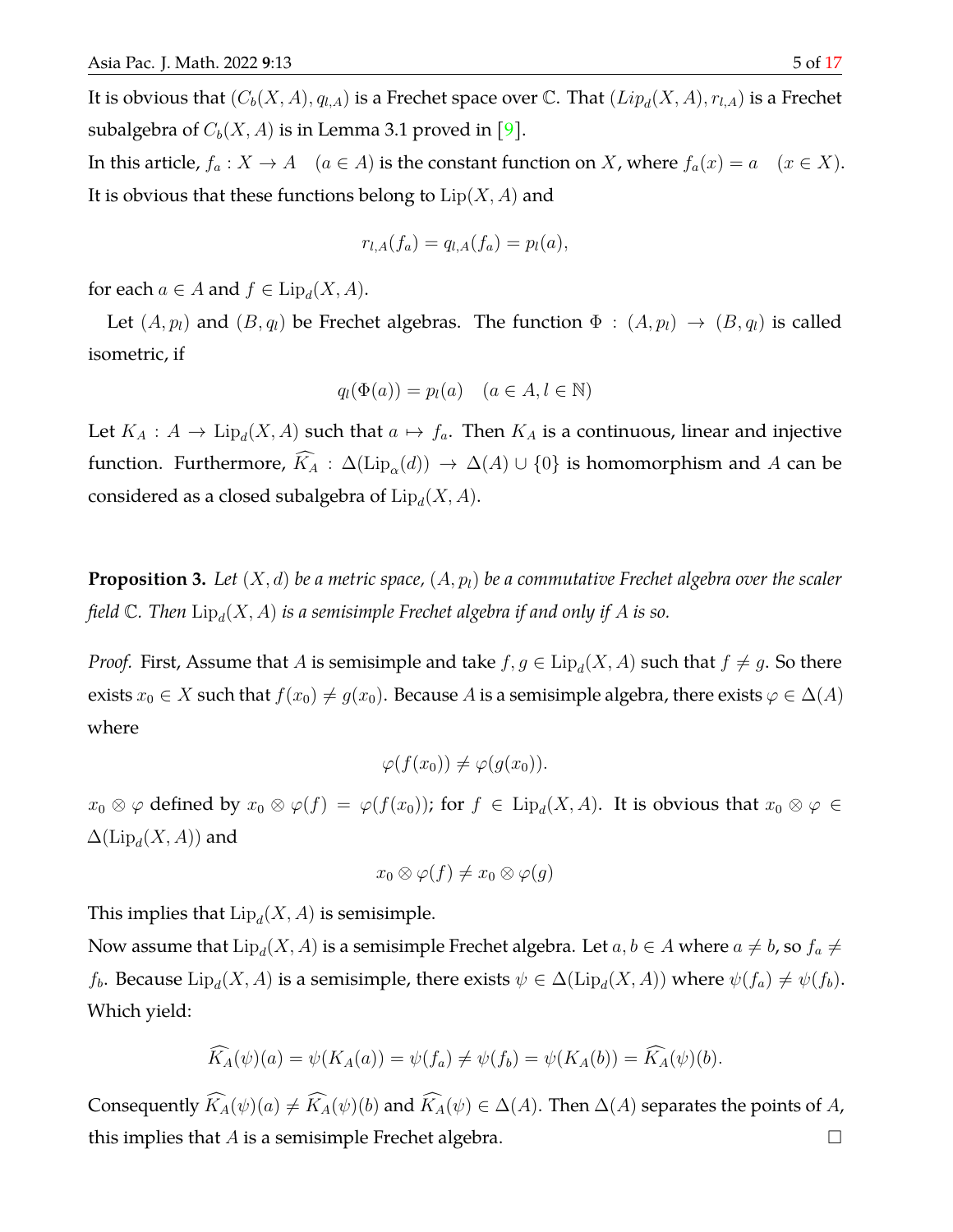**Proposition 4.** Let  $(X, d)$  be a metric space,  $(A, p<sub>l</sub>)$  be a commutative Frechet algebra over the scaler field  $\mathbb C$ . Then  $\mathrm{Lip}_d(X,A)$  is without order if and only if  $A$  is so.

*Proof.* Let A be without order Frechet algebra and Assume that  $f \in \text{Lip}_d(X, A)$  be non-zero. So there exists  $x_0 \in X$  where  $f(x_0) \neq 0$ . Because A is without order, there exists  $b \in A$  where

$$
f(x_0)b \neq 0.
$$

Which yield:

$$
(f f_b)(x_0) = f(x_0) f_b(x_0) = f(x_0)b \neq 0.
$$

So  $ff_b \neq 0$ ., therefore  $\mathrm{Lip}_d(X,A)$  is without order.

Conversely, assume that  $\mathrm{Lip}_d(X,A)$  be without order and take  $a\in A$  where  $a\neq 0$ , so  $f_a\neq 0$ . Because  ${\rm Lip}_d(X,A)$  is without order, there exists  $g\in {\rm Lip}_d(X,A)$  where  $f_a g\neq 0.$  This follows that there exists  $x_0 \in X$  where  $(f_a g)(x_0) \neq 0$ , thus  $ag(x_0) \neq 0$  and consequently A is without  $\Box$ order.

<span id="page-5-0"></span>**Lemma 5.** Let  $(A, p_i)$  be a commutative semisimple Frechet algebra and  $(X, d)$  be a metric space. If Lip<sup>d</sup> (X, A) *has a bounded* ∆−*weak approximate identity, then* A *has a bounded* ∆−*weak approximate identity.*

*Proof.* Assume that  $\mathrm{Lip}_d(X, A)$  has a bounded  $\Delta$ − weak approximate identity and  $(f_\beta)$  is a bounded  $\Delta-$  weak approximate identity for  $\mathrm{Lip}_d(X,A).$  By allowing  $\varphi\in\Delta(A)$  the following is yield:

$$
\lim_{\beta} \varphi(f_{\beta}(x)) = \lim_{\beta} (x \otimes \varphi)(f_{\beta}) = 1.
$$

because  $x\otimes \varphi\,\in\, \Delta({\rm Lip}_d(X,A))$ , for each  $x\,\in\, X$  and  $\varphi\,\in\, \Delta(A)$ , thus, the net  $(f_\beta(x))$  is a bounded  $\Delta$ − weak approximate identity for A. This completes the proof.  $\Box$ 

**Lemma 6.** Let  $(A, p_l)$  and  $(B, q_l)$  be a commutative Frechet algebra and  $(X, d)$  be a metric space. If  $A ≌ B$ , as two Frechet algebras, then  $\mathrm{Lip}_d(X, A) ≅ \mathrm{Lip}_d(X, B)$ , These two as Frechet algebras are *isometric.*

*Proof.* Assume that  $\Theta: A \longrightarrow B$  is an isomorphism map. Define

$$
\tilde{\Theta}:\; \mathrm{Lip}_d(X,A)\longrightarrow \mathrm{Lip}_d(X,B)
$$

Where  $\tilde{\Theta}(f)(x) = \Theta(f(x))$ , for all  $x \in X$  and  $f \in Lip_d(X, A)$ . If  $f_1, f_2 \in Lip_d(X, A)$  and  $f_1 = f_2$ , so  $f_1(x) = f_2(x)$  for each  $x \in X$ . Thus  $\Theta(f_1(x)) = \Theta(f_2(x))$ , then  $\tilde{\Theta}(f_1) = \tilde{\Theta}(f_2)$ . This implies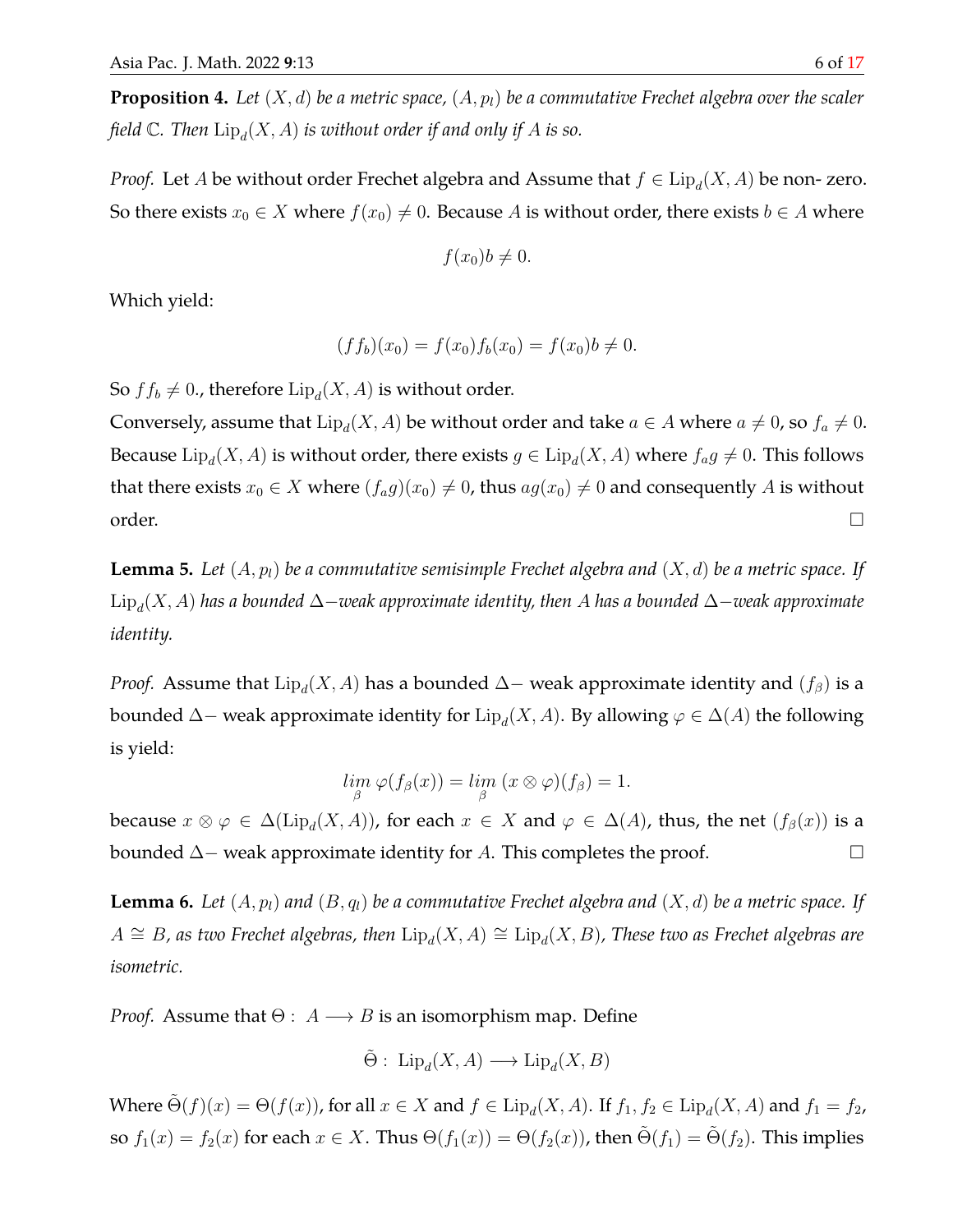that  $\tilde{\Theta}$  is well- defined. At this stage,  $\tilde{\Theta}(f) \in \mathrm{Lip}_d(X,B)$ , for each  $f \in \mathrm{Lip}_d(X,A)$  is assesed. For all  $x, y \in X$  with  $x \neq y$  the following is yield:

$$
\frac{q_l(\tilde{\Theta}(f)(x) - \tilde{\Theta}(f)(y))}{d(x, y)} = \frac{q_l(\Theta(f(x)) - \Theta(f(y)))}{d(x, y)}
$$

$$
\leq K \frac{p_l(f(x) - f(y))}{d(x, y)}
$$

This follows that

$$
p_{l,B}(\tilde{\Theta}(f)) \le K p_{l,A}(f)
$$

Moreover, for all  $x \in X$  Which yield:

$$
q_l(\tilde{\Theta}(f)(x)) = q_l(\Theta(f(x))) \le K p_l(f(x))
$$

This implies that  $q_{l,B}(\tilde{\Theta}(f)) \leq Kq_{l,A}(f)$ , which K is an upper bound for  $\Theta$ . Therefore  $\tilde{\Theta}(f) \in$  $\mathrm{Lip}_d(X,B).$ 

In the sequel, it will be concluded that  $\tilde{\Theta}$  is injective. To that end, take  $f,g\in \mathrm{Lip}_d(X,A)$ , such that  $\tilde{\Theta}(f) = \tilde{\Theta}(g)$ . So  $\Theta(f(x)) = \Theta(g(x))$ , for all  $x \in X$ , thus  $f(x) = g(x)$  for all  $x \in X$ , because  $\Theta$  is injective. Then  $\tilde{\Theta}$  is injective. It remains to prove that  $\tilde{\Theta}$  is surjective. Assume that  $g \in \text{Lip}_d(X, B)$  and define  $f(x) = \Theta^{-1}(g(x))$ , for all  $x \in X$ . Which yield:

$$
\frac{p_l(f(x) - f(y))}{d(x, y)} = \frac{p_l(\Theta^{-1}(g(x)) - \Theta^{-1}(g(y)))}{d(x, y)}
$$

$$
\leq M \frac{q_l(g(x) - g(y))}{d(x, y)}
$$

This follows that

 $p_{l,A}(f) \leq M p_{l,B}(q)$ 

In the same way, It will be concluded that  $q_{l,A}(f) \leq M q_{l,B}(g)$ , for some  $M > 0$ . At the result  $f \in \mathrm{Lip}_d(X,A)$  and  $\tilde{\Theta}(f)(x) = \Theta(f(x)) = \Theta(\Theta^{-1}(g(x))) = g(x)$  and thus  $\tilde{\Theta}(f) = g$ . This completes the proof.  $\Box$ 

**Lemma 7.** Let  $(X, d)$  be a metric space,  $(A, p<sub>l</sub>)$  be a commutative Frechet algebra over the scaler field  $\mathbb C$ *. Assume that* M *is a bounded set in A,*  $x \in X$ ,  $\varphi \in \Delta(A)$ ,  $c_1, \dots, c_n \in \mathbb C$  and the same number  $\varphi_1, \cdots, \varphi_n \in \Delta(A)$ , then the following is yield:

$$
P_{M'}\left(\sum_{i=1}^n c_i(x\otimes\varphi_i)\right)=P_M\left(\sum_{i=1}^n c_i\varphi_i\right).
$$

*where*  $M' = \{K_A(a) | a \in M\}$ *.*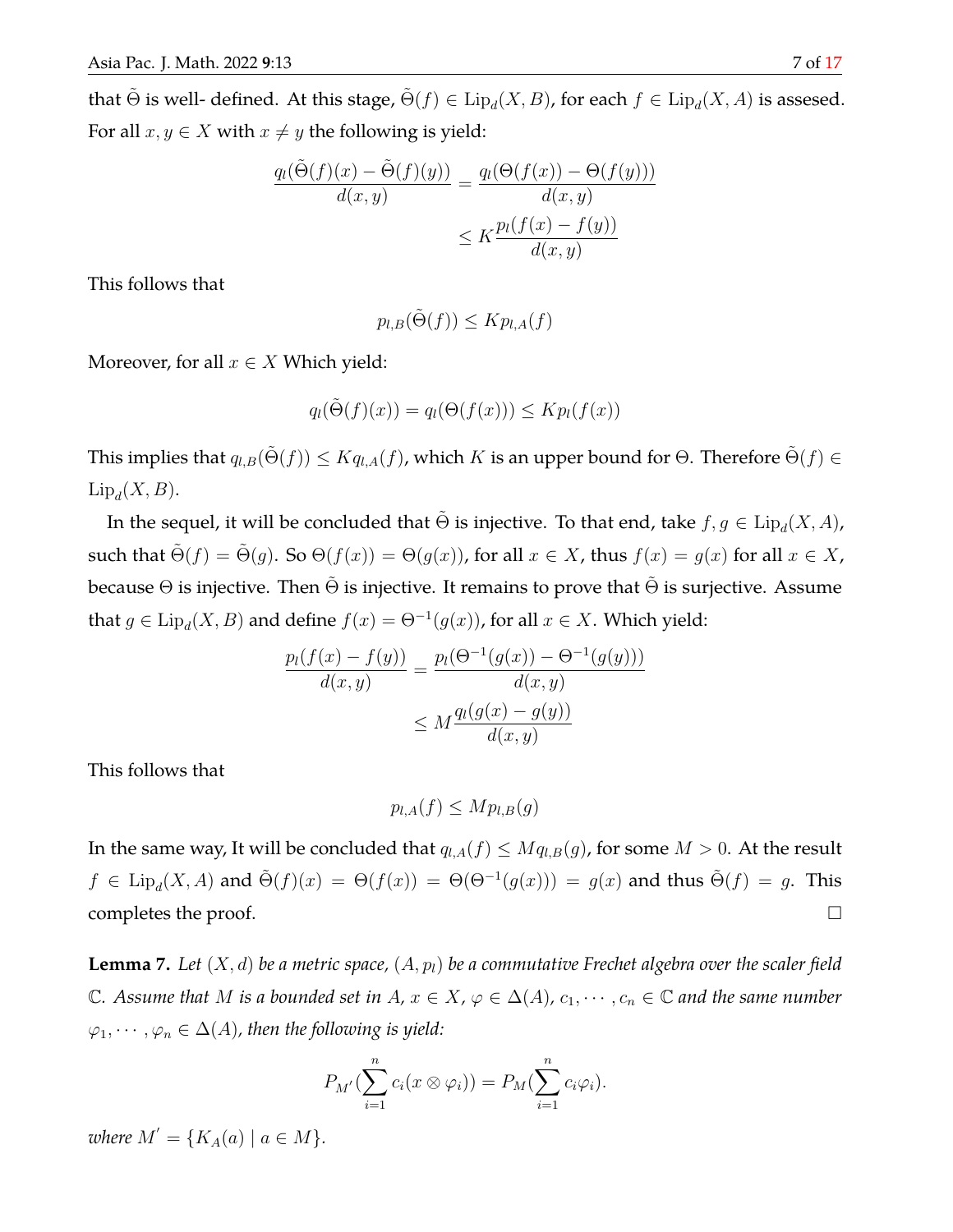*Proof.* By allowing  $c_1, \dots, c_n \in \mathbb{C}$  and the same number  $\varphi_1, \dots, \varphi_n \in \Delta(A)$ , the following is yield:

$$
P_{M'}(\sum_{i=1}^{n} c_i(x \otimes \varphi_i)) = \sup \left\{ |\sum_{i=1}^{n} c_i(x \otimes \varphi_i)(f)| : f \in M' \right\}
$$
  

$$
= \sup \left\{ |\sum_{i=1}^{n} c_i \varphi_i(f(x))| : f(x) \in M \right\}
$$
  

$$
\leq \sup \left\{ |\sum_{i=1}^{n} c_i \varphi_i(a)| : a \in M \right\}
$$
  

$$
= P_M(\sum_{i=1}^{n} c_i \varphi_i).
$$

For the reverse inclusion, which yield:

$$
P_M(\sum_{i=1}^n c_i \varphi_i) = \sup \left\{ |\sum_{i=1}^n c_i \varphi_i(a)| : a \in M \right\}
$$
  

$$
= \sup \left\{ |\sum_{i=1}^n c_i \varphi_i(f_a(x))| : a \in M \right\}
$$
  

$$
= \sup \left\{ |\sum_{i=1}^n c_i(x \otimes \varphi_i)(f_a)| : f_a \in M' \right\}
$$
  

$$
\leq \sup \left\{ |\sum_{i=1}^n c_i(x \otimes \varphi_i)(f)| : f \in M' \right\}
$$
  

$$
= P_{M'}(\sum_{i=1}^n c_i(x \otimes \varphi_i))
$$

Consequently,

$$
P_{M'}\left(\sum_{i=1}^n c_i(x\otimes\varphi_i)\right)=P_M\left(\sum_{i=1}^n c_i\varphi_i\right).
$$

 $\Box$ 

## 3. Main results

The structure of the BSE functions on  $\Delta(\mathrm{Lip}_d(X,A))$  is characterization and the correlations between the BSE property of A and  ${\rm Lip}_d(X,A)$  are assessed.

Let  $f\in \mathrm{Lip}_d(X,A)$ , define  $r'_{l,A}(f)=max\{p_{l,A}(f),q_{l,A}(f)\}.$  It is obvious that  $r'_{d,A}$  is a seminorm on  $\mathrm{Lip}_d(X,A)$ . Clearly

$$
(\mathrm{Lip}_d(X,A),r_{l,A})\cong(\mathrm{Lip}_d(X,A),r_{l,A}')
$$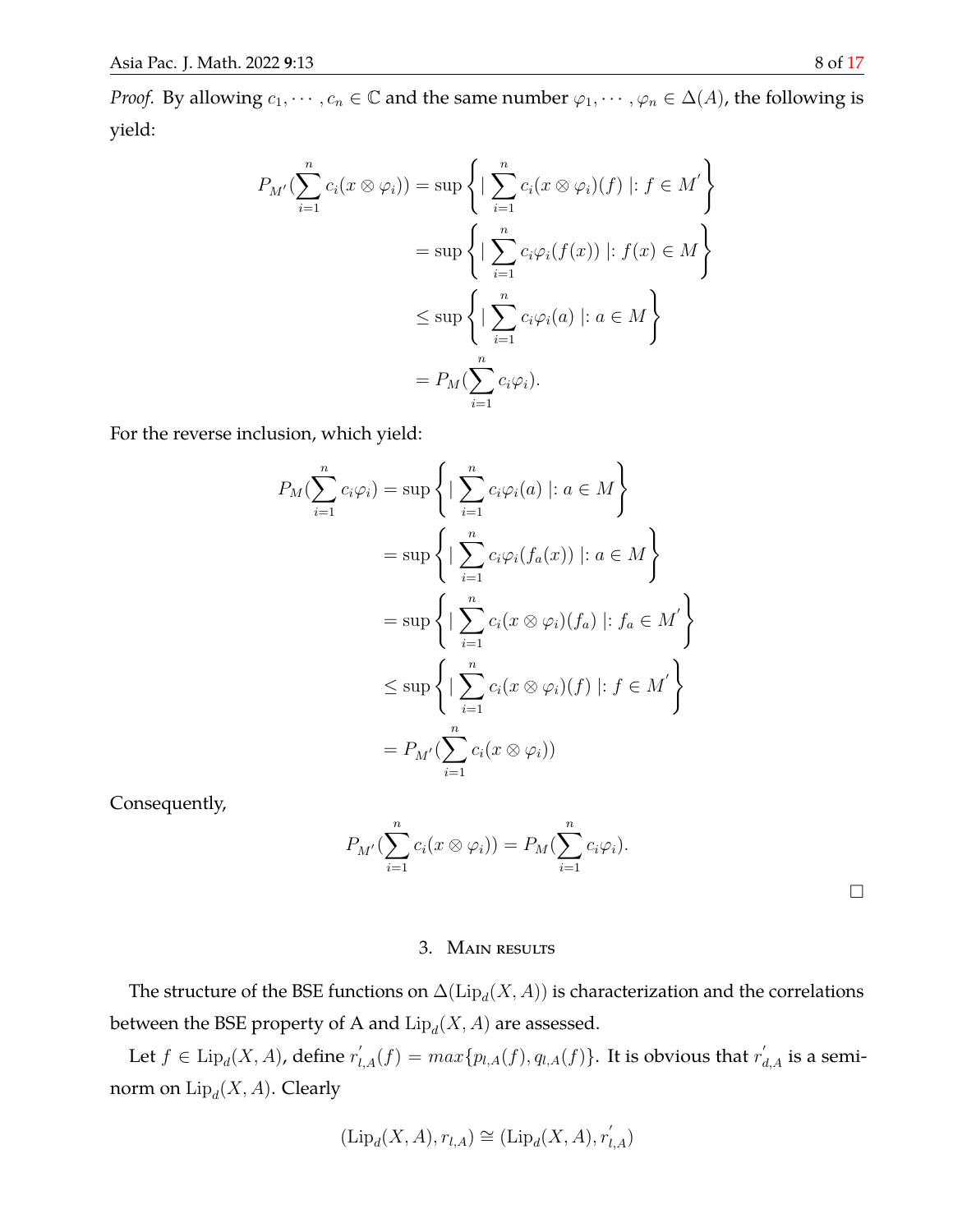<span id="page-8-0"></span>**Proposition 8.** *Let*  $(X, d)$  *be a metric space and*  $(A, p<sub>l</sub>)$  *be a commutative semisimple Frechet algebra.* Assume that  $\mathrm{Lip}_d(X,A)$  is a BSE- Frechet- algebra. Then  $A$  is so.

*Proof.* Because  $\mathrm{Lip}_d(X, A)$  is a BSE- algebra, by referring to Theorem [2,](#page-3-0)  $\mathrm{Lip}_d(X, A)$  has a bounded ∆− weak approximate identity. Lemma [5](#page-5-0) and Theorem [2,](#page-3-0) implies that

$$
\widehat{M(A)} \subseteq C_{BSE}(\Delta(A)).
$$

For the reverse inclusion, take  $\sigma \in C_{BSE}(\Delta(A))$ . There exist a bounded set M in A and a positive real number  $\beta_M$  where by allowing  $\psi_1,\cdots,\psi_n$  of  $\Delta({\rm Lip}_d(X,A))$  and the same number of complex numbers  $c_1, \dots, c_n$ , the following is yield:

$$
\begin{aligned} \left| \sum_{i=1}^{n} c_i \sigma o \widehat{K}_A(\psi_i) \right| &= \left| \sum_{i=1}^{n} c_i \sigma(\psi_i o K_A) \right| \\ &\leq \beta_M P_M(\sum_{i=1}^{n} c_i(\psi_i o K_A)) \\ &\leq \beta_M K P_{M'}(\sum_{i=1}^{n} c_i \psi_i) \end{aligned}
$$

for some  $K > 0$ , where  $M' = \{K_A(a) \mid a \in M\}$ . It follows that  $\sigma \circ \widehat{K_A} \in C_{BSE}(\Delta(\text{Lip}_d(X, A))).$ By applying the BSE- property of  $\mathrm{Lip}_d(X,A)$ , there exists  $T\in M(\mathrm{Lip}_d(X,A))$  where  $\hat T=\sigma o\widehat{K_A}.$ Now define  $T^{'} \in M(A)$  as follows:

$$
T'(a) = T(K_A(a))(x_0), \quad (a \in A)
$$

where  $x_0 \in X$  is an arbitrary member of X. If  $a_1, a_2 \in A$ ;

$$
T'(a_1a_2) = T(K_A(a_1a_2))(x_0) = T(K_A(a_1)K_A(a_2))(x_0)
$$
  
= 
$$
(T(K_A(a_1))K_A(a_2))(x_0)
$$
  
= 
$$
T(K_A(a_1))(x_0)K_A(a_2)(x_0) = T'(a_1).a_2
$$

Hence  $T'\in M(A).$  Let  $\varphi\in \Delta(A);$  It is easy to prove that  $\hat{K_A}(x_0\otimes \varphi)=\varphi$  and the following is yield: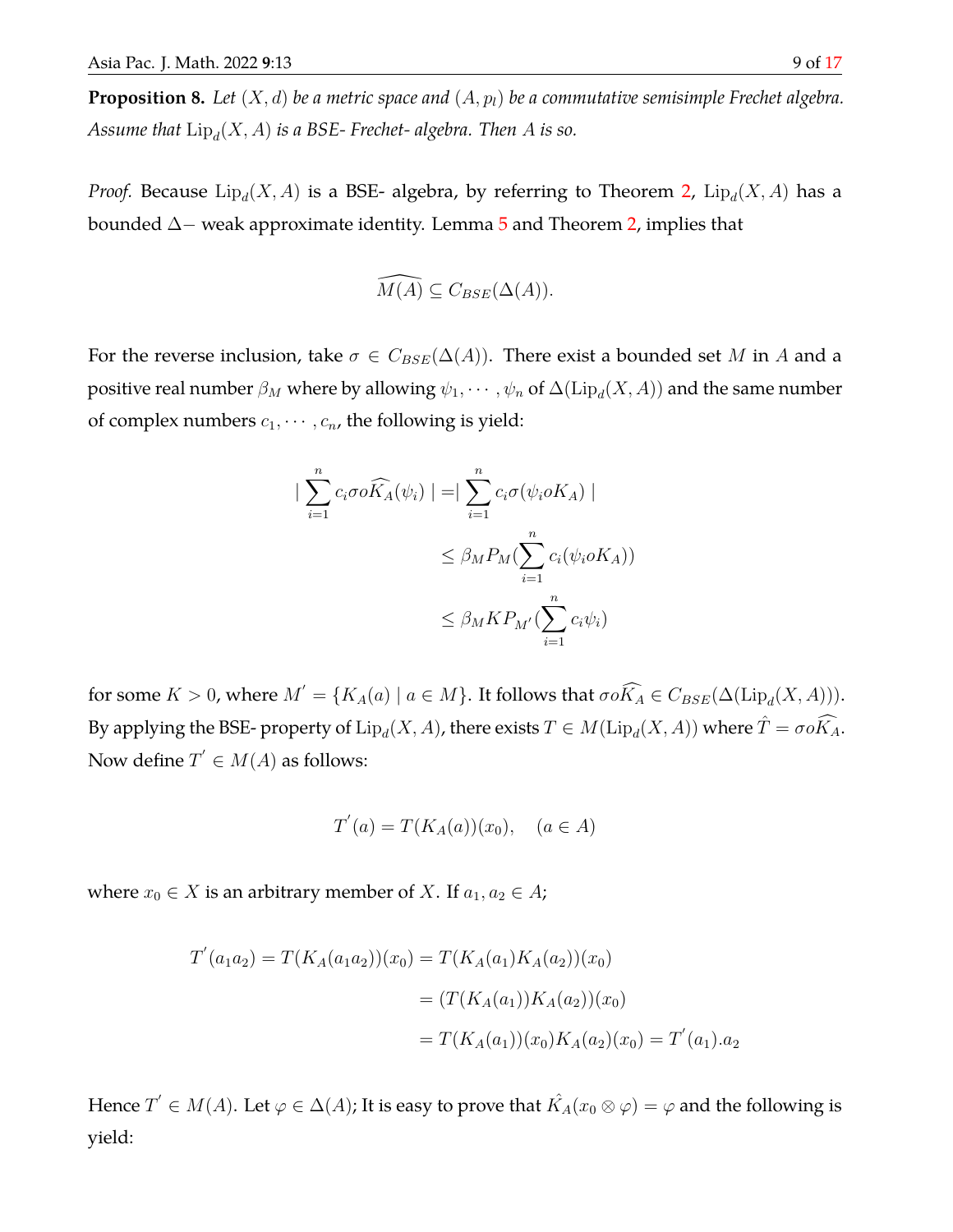$$
\hat{T}'(\varphi) = \frac{\varphi(T'(a))}{\varphi(a)} = \frac{\varphi(T(K_A(a))(x_0))}{\varphi(a)}
$$

$$
= \frac{(x_0 \otimes \varphi)(T(K_A(a)))}{\varphi(f_a(x_0))}
$$

$$
= \frac{(x_0 \otimes \varphi)(T(K_A(a)))}{(x_0 \otimes \varphi)(K_A(a))}
$$

$$
= \hat{T}(x_0 \otimes \varphi)
$$

$$
= \sigma \circ \widehat{K}_A(x_0 \otimes \varphi)
$$

$$
= \sigma(\widehat{K}_A(x_0 \otimes \varphi))
$$

$$
= \sigma(\varphi)
$$

Therefore  $\hat{T}' = \sigma$  and consequently  $C_{BSE}(\Delta(A)) \subseteq \widehat{M((A)}$ . Thus A is a Frechet- BSE- algebra.  $\Box$ 

The correlation between the  $C_{\text{BSE}}(\Delta({\rm Lip}_d(X,A)))$  and  ${\rm Lip}_d(X,C_{\text{BSE}}(\Delta(A)))$  is assessed as follows:

<span id="page-9-0"></span>**Theorem 9.** Let  $(X, d)$  be a metric space,  $(A, p<sub>l</sub>)$  be a commutative semisimple Frechet algebra. Then  $C_{BSE}(\Delta({\rm Lip}_d(X,A)))$  can be embedded in  ${\rm Lip}_d(X,C_{BSE}(\Delta(A))$ , These two as Frechet algebras are *isometric;*

*Proof.* Let

$$
\phi: C_{BSE}(\Delta(\text{Lip}_d(X, A))) \to \text{Lip}_d(X, C_{BSE}(\Delta(A))),
$$

defined by

$$
\phi(\Sigma) = \phi_{\Sigma} \quad (\Sigma \in C_{BSE}(\Delta(\text{Lip}_{d}(X, A))),
$$

Where

$$
\phi_{\Sigma}(x)(\varphi) = \Sigma(x \otimes \varphi), \quad (x \in X, \ \varphi \in \Delta(A))
$$

Assume that  $\Sigma_1, \Sigma_2 \in C_{BSE}(\Delta(\mathrm{Lip}_d(X, A)))$ , where  $\Sigma_1 = \Sigma_2$ .

So  $\Sigma_1(x\otimes \varphi)=\Sigma_2(x\otimes \varphi)$ , at the result  $\phi_{\Sigma_1}(x)(\varphi)=\phi_{\Sigma_2}(x)(\varphi)$ , for all  $x\in X$  and  $\varphi\in\Delta(A).$ Then  $\phi_{\Sigma_1} = \phi_{\Sigma_2}$  and, therefore,  $\phi$  is well defined. It is obvious that  $\phi$  is linear. Let  $\Sigma_1, \Sigma_2 \in$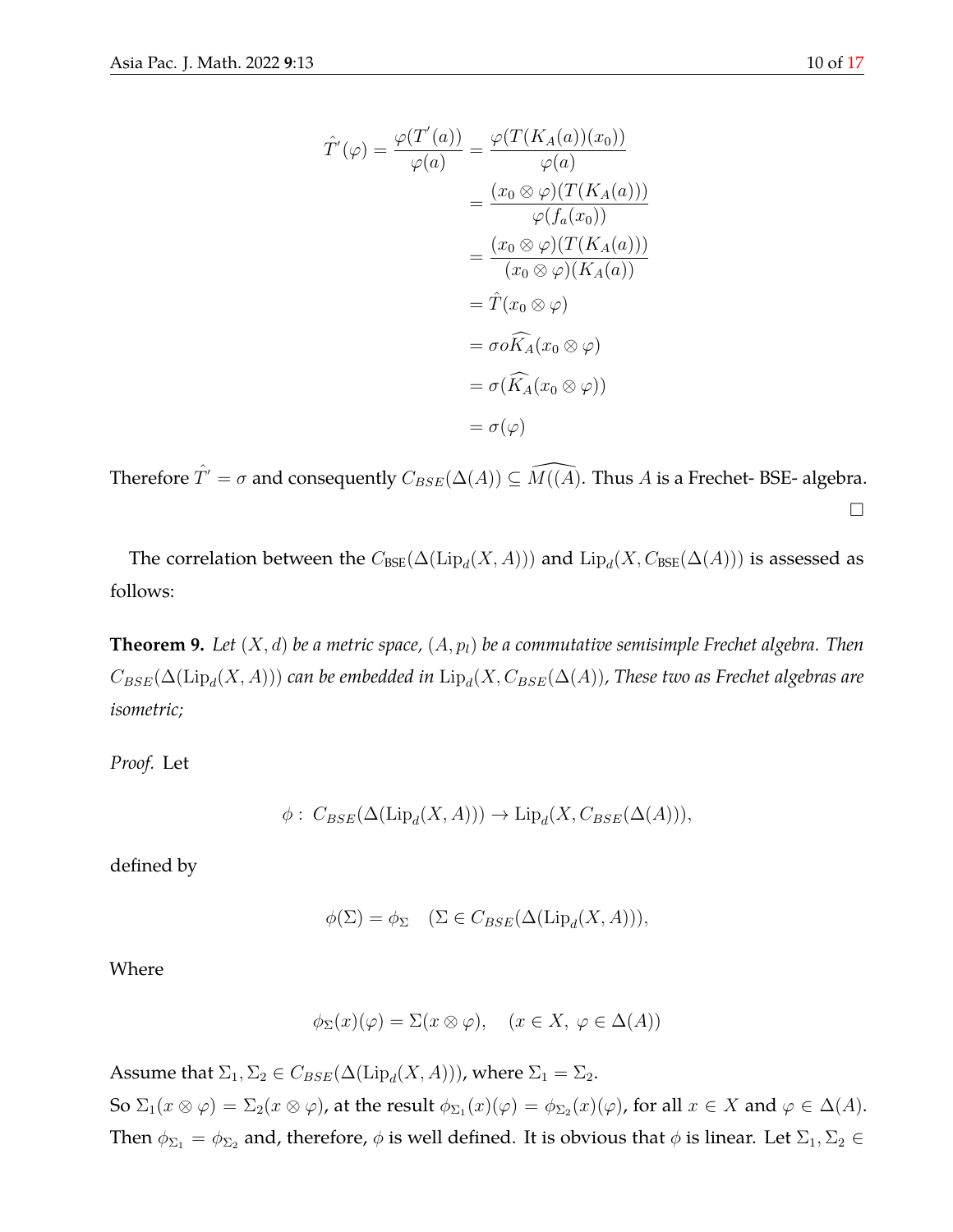$C_{BSE}(\Delta({\rm Lip}_d(X,A))),$  so  $\phi(\Sigma_1.\Sigma_2)=\phi_{\Sigma_1.\Sigma_2}$ , By allowing  $x\in X$  and  $\varphi\in\Delta(A)$ , the following is yield:

$$
\phi_{\Sigma_1,\Sigma_2}(x)(\varphi) = \Sigma_1.\Sigma_2(x \otimes \varphi)
$$

$$
= \Sigma_1(x \otimes \varphi).\Sigma_2(x \otimes \varphi)
$$

$$
= \phi_{\Sigma_1}(x)(\varphi).\phi_{\Sigma_2}(x)(\varphi)
$$

thus  $\phi_{\Sigma_1,\Sigma_2}(x)=\phi_{\Sigma_1}(x). \phi_{\Sigma_2}(x)$ , so  $\phi_{\Sigma_1,\Sigma_2}=\phi_{\Sigma_1}.\phi_{\Sigma_2}.$  Then  $\phi$  is homomorphism. First of all,  $\phi_\Sigma(x)\in C_{BSE}(\Delta(A))$ , for each  $x\in X$  and  $\Sigma\in C_{BSE}(\Delta({\rm Lip}_d(X,A))$  is assessed. In fact, Since  $\Sigma\in C_{BSE}(\Delta({\rm Lip}_d(X,A))$ , so there exists a bounded set  $M$  in  ${\rm Lip}_d(X,A)$  such that for every complex number  $c_1, \dots, c_n$  and the same number  $\varphi_1, \dots, \varphi_n \in \Delta(A)$ , we have

$$
P_M(\sum_{i=1}^n c_i(x \otimes \varphi_i)) = \sup \{ \mid \sum_{i=1}^n c_i(x \otimes \varphi_i)(f) \mid : f \in M \}
$$
  

$$
= \sup \{ \mid \sum_{i=1}^n c_i \varphi_i(f(x)) \mid : f \in M \}
$$
  

$$
\leq \sup \{ \mid \sum_{i=1}^n c_i \varphi_i(a) \mid : a \in M' \}
$$
  

$$
= P_{M'}(\sum_{i=1}^n c_i \varphi_i).
$$

Where  $M^{'}:=\hat{x}(M).$  This implies that

$$
\begin{aligned} \left| \sum_{i=1}^{n} c_i \phi_{\Sigma}(x) (\varphi_i) \right| &= \left| \sum_{i=1}^{n} c_i \Sigma(x \otimes \varphi_i) \right| \\ &\le q_l(\Sigma) P_M(\sum_{i=1}^{n} c_i x \otimes \varphi_i) \\ &= q_l(\Sigma) P_{M'}(\sum_{i=1}^{n} c_i \varphi_i) \end{aligned}
$$

Hence  $\phi_{\Sigma}(x) \in C_{BSE}(\Delta(A))$  and  $q_l(\Sigma) \le q_l(\phi_{\Sigma}(x))$ , for each  $x \in X$ , since  $q_l(\Sigma) = inf\{\beta_M \mid \Gamma \in \mathcal{P}(X) \}$  $\sum_{j=1}^n c_j \Sigma(\varphi_j) \mid \leq \beta_M P_M(\sum_{j=1}^n c_j \varphi_j) \}$  In the other hand

$$
q_l(\phi_{\Sigma}(x)) = \sup \left\{ \left| \sum_{i=1}^n c_i(\phi_{\Sigma}(x))(\varphi_i) \right| : P_{M_l}(\sum_{i=1}^n c_i \varphi_i) \le 1, \ \varphi_i \in \Delta(A) \right\}
$$
  
= 
$$
\sup \left\{ \left| \sum_{i=1}^n c_i \Sigma(x \otimes \varphi_i) \right| : P_{M_l}(\sum_{i=1}^n c_i(x \otimes \varphi_i)) \le 1, \ \varphi_i \in \Delta(A) \right\}
$$
  

$$
\le q_l(\Sigma)
$$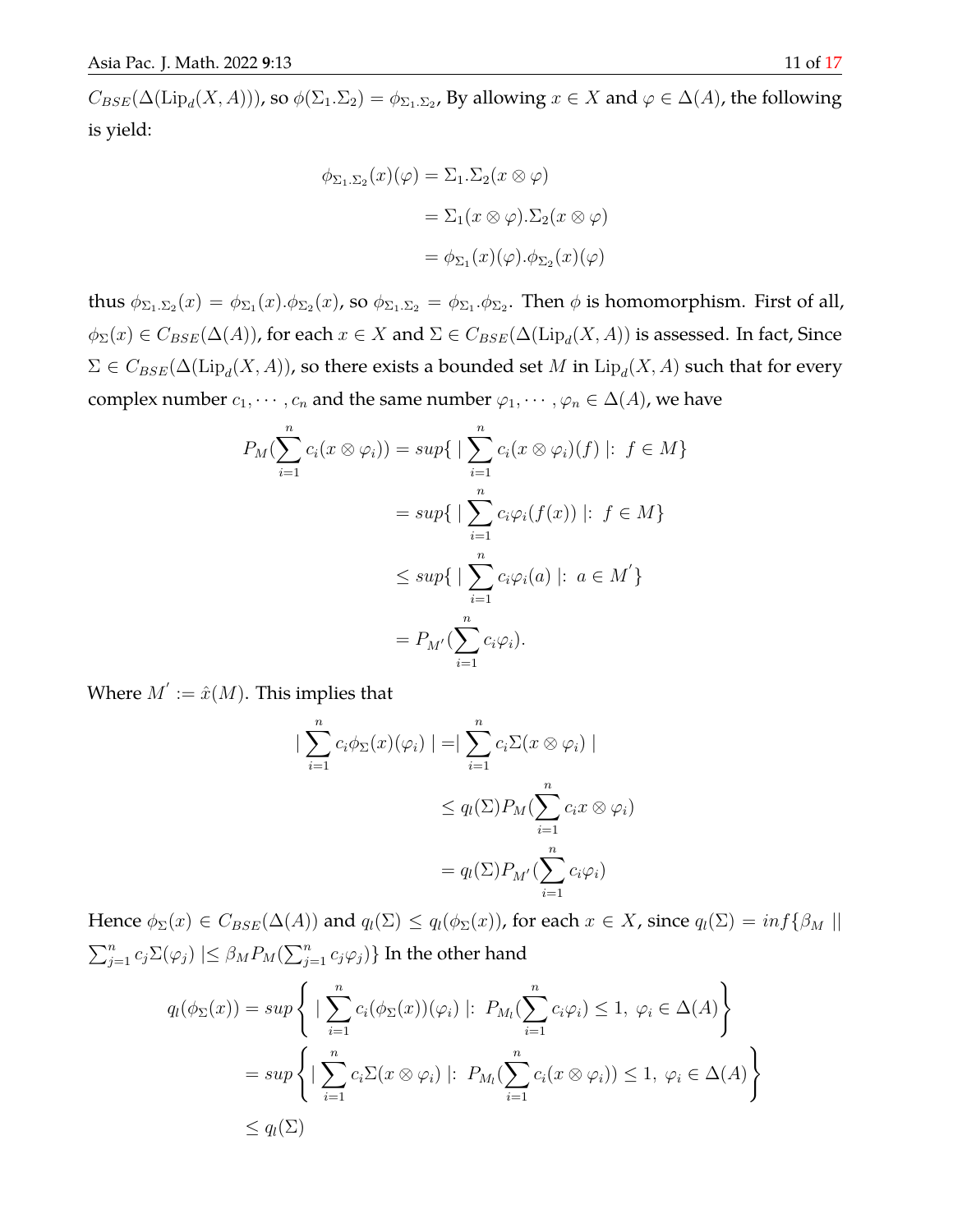Therefore

$$
q_l(\phi_{\Sigma}(x)) \le q_l(\Sigma).
$$

<span id="page-11-0"></span>Consequently, for all  $x \in X$ ,  $\Sigma \in C_{BSE}(\Delta(\mathrm{Lip}_d(X, A)))$  and  $l \in \mathbb{N}$ , we have

$$
(1) \t q_l(\phi_\Sigma(x)) = q_l(\Sigma).
$$

Note that

$$
q_l(\phi_{\Sigma}(x) - \phi_{\Sigma}(y)) = \sup \{ |\sum_{i=1}^n c_i(\phi_{\Sigma}(x) - \phi_{\Sigma}(y))(\varphi_i)| : P_{M_l}(\sum_{i=1}^n c_i \varphi_i) \le 1, \ \varphi_i \in \Delta(A) \}
$$
  

$$
= \sup \{ |\sum_{i=1}^n c_i(\Sigma(x \otimes \varphi_i) - \Sigma(y \otimes \varphi_i))| : P_{M_l}(\sum_{i=1}^n c_i \varphi_i) \le 1, \ \varphi_i \in \Delta(A) \}
$$
  

$$
\le q_l(\Sigma) \sup \{ P_{M_l}(\sum_{i=1}^n c_i(x \otimes \varphi_i - y \otimes \varphi_i)) : P_{M_l}(\sum_{i=1}^n c_i \varphi_i) \le 1, \ \varphi_i \in \Delta(A) \}.
$$

This follows that

$$
p_{l,C_{BSE}(\Delta(A))}(\phi_{\Sigma}) = \sup \{ \frac{q_l(\phi_{\Sigma}(x) - \phi_{\Sigma}(y))}{d(x,y)} : x \neq y \}
$$
  
\n
$$
\leq q_l(\Sigma) \sup \sup \{ \{ \frac{P_{M_l}(\sum_{i=1}^n c_i(x \otimes \varphi_i - y \otimes \varphi_i))}{d(x,y)} :
$$
  
\n
$$
P_{M_l}(\sum_{i=1}^n c_i \varphi_i) \leq 1, \ \varphi_i \in \Delta(A) \} : x \neq y \}
$$
  
\n
$$
\leq q_l(\Sigma)
$$

Therefore  $p_{l,C_{BSE}(\Delta(A))}(\phi_{\Sigma}) \leq q_{l}(\Sigma)$ . Also

$$
q_{l,C_{BSE}(\Delta(A))}(\phi_{\Sigma}) = \sup\{q_l(\phi_{\Sigma})(x)) : x \in X\}
$$

and by using relation [\(1\)](#page-11-0),  $q_l(\phi_\Sigma(x)) = q_l(\Sigma)$  and so  $q_{l,C_{BSE}(\Delta(A))}(\phi_\Sigma) = q_l(\Sigma)$ . This show that

$$
r'_{l,C_{BSE}(\Delta(A))}(\phi_{\Sigma}) = max\{p_{l,C_{BSE}(\Delta(A))}(\phi_{\Sigma}), q_{l,C_{BSE}(\Delta(A))}(\phi_{\Sigma})\} = q_{l}(\Sigma)
$$

Which implies that  $\phi$  is isometry. This completes the proof.  $\Box$ 

Let  $T \in M(A)$ . Define

$$
q'_l(T) = sup\{p_l(T(a)) : a \in A, \ p_l(a) \le 1\}.
$$

It is obvious that  $q_{l}^{^{\prime }}$  $\hat{h}_l$  is a seminorm on  $M(A).$  In the following theorem, it will be shown that  $Lip_d(X,A)$  can be embedded in  $M(\mathrm{Lip}_d(X,A))$ , isometrically as two locally convex algebras which are isometric.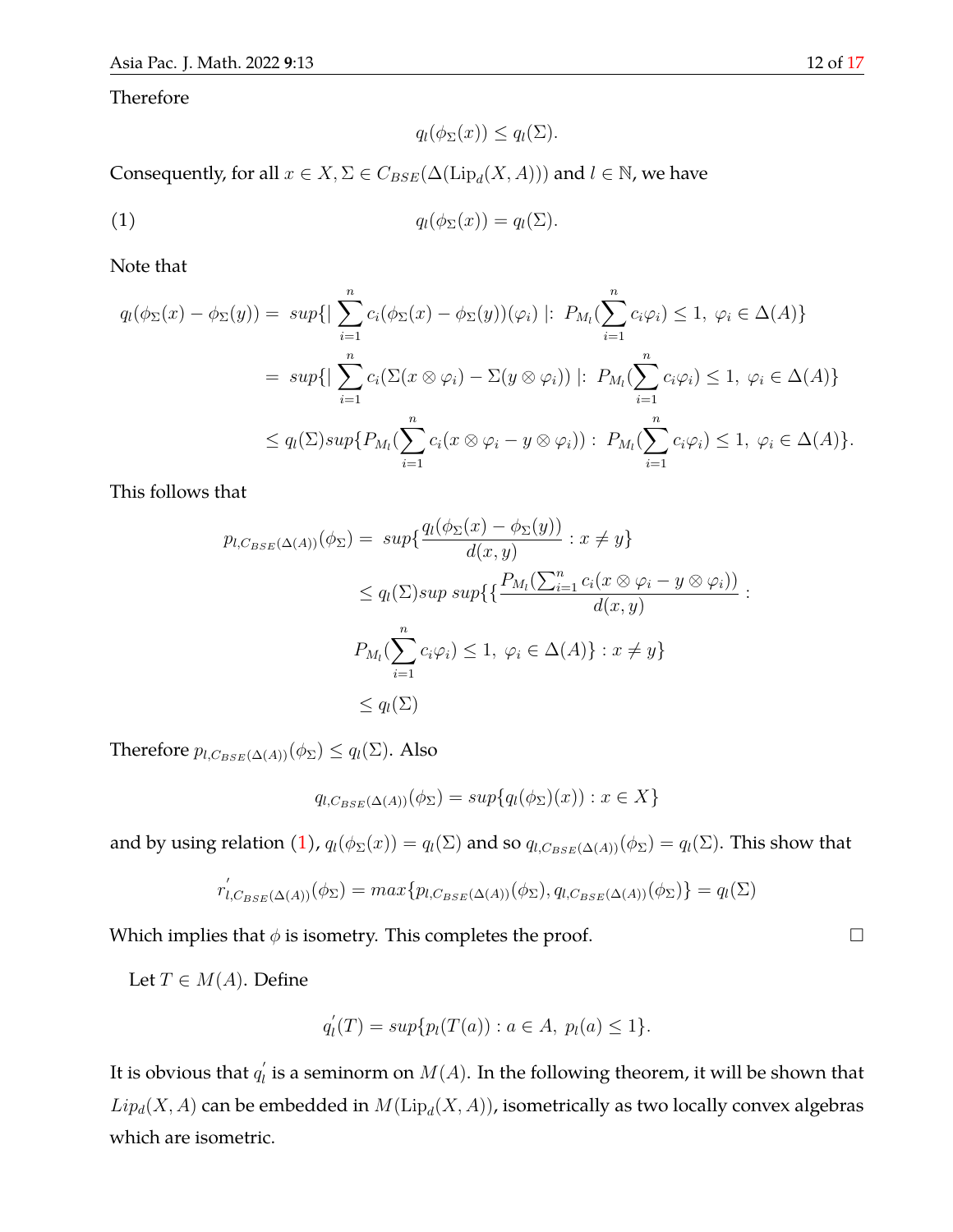<span id="page-12-0"></span>**Theorem 10.** Let  $(X, d)$  be a metric space and  $(A, p<sub>l</sub>)$  be a commutative semisimple Frechet algebra. *Then*

$$
\mathrm{Lip}_d(X, M(A)) \subseteq M(\mathrm{Lip}_d(X, A)),
$$

*As two locally convex algebras which are isometric.*

*Proof.* Let

$$
\phi : \text{Lip}_{d}(X, M(A)) \to M(\text{Lip}_{d}(X, A))
$$

Where

$$
\phi(F) = \phi_F \quad (F \in \text{Lip}_d(X, M(A))).
$$

Defined by

$$
\phi_F(g) = F \odot g \qquad (g \in \text{Lip}_d(X, A))
$$
  

$$
F \odot g(x) = F(x)(g(x)) \qquad (x \in X).
$$

It will be concluded that  $\phi$  is an isomorphism map. Assume that  $F_1, F_2 \in \text{Lip}_d(X, M(A))$ where  $F_1 = F_2$ , so  $F_1(x) = F_2(x)$ , for each  $x \in X$ . Thus  $F_1(x)(g(x)) = F_2(x)(g(x))$ , for all  $g \in \text{Lip}_d(X, A)$ , then  $F_1 \odot g(x) = F_2 \odot g(x)$ , for all  $x \in X$  and  $g \in \text{Lip}_d(X, A)$ . Therefore  $\phi(F_1) = \phi(F_2)$  and so  $\phi$  is well-defined.

1)  $\phi_F$  is a continuous linear multiplier on  $Lip_\alpha(X, A)$  is assessed in the following: Assume that  $g_1, g_2 \in \text{Lip}_d(X, M(A))$ , so

$$
\phi_F(g_1g_2)=F\odot g_1g_2.
$$

for any  $x \in X$ , the following is yield:

$$
F \odot g_1 g_2(x) = F(x)(g_1 g_2(x))
$$

$$
= F(x)(g_1(x)g_2(x))
$$

$$
= g_1(x)F(x)(g_2(x))
$$

$$
= g_1(x)F \odot g_2(x)
$$

This implies that

$$
F\odot g_1g_2=g_1.(F\odot g_2).
$$

Then  $\phi_F(g_1g_2) = g_1.\phi_F(g_2)$ , for all  $g_1, g_2 \in \mathrm{Lip}_d(X, M(A))$ , at the result  $\phi_F$  is a multiplier. It is obvious that for each  $F \in \mathrm{Lip}_d(X, M(A))$ , the map  $\phi_F$  is linear. In the sequel, that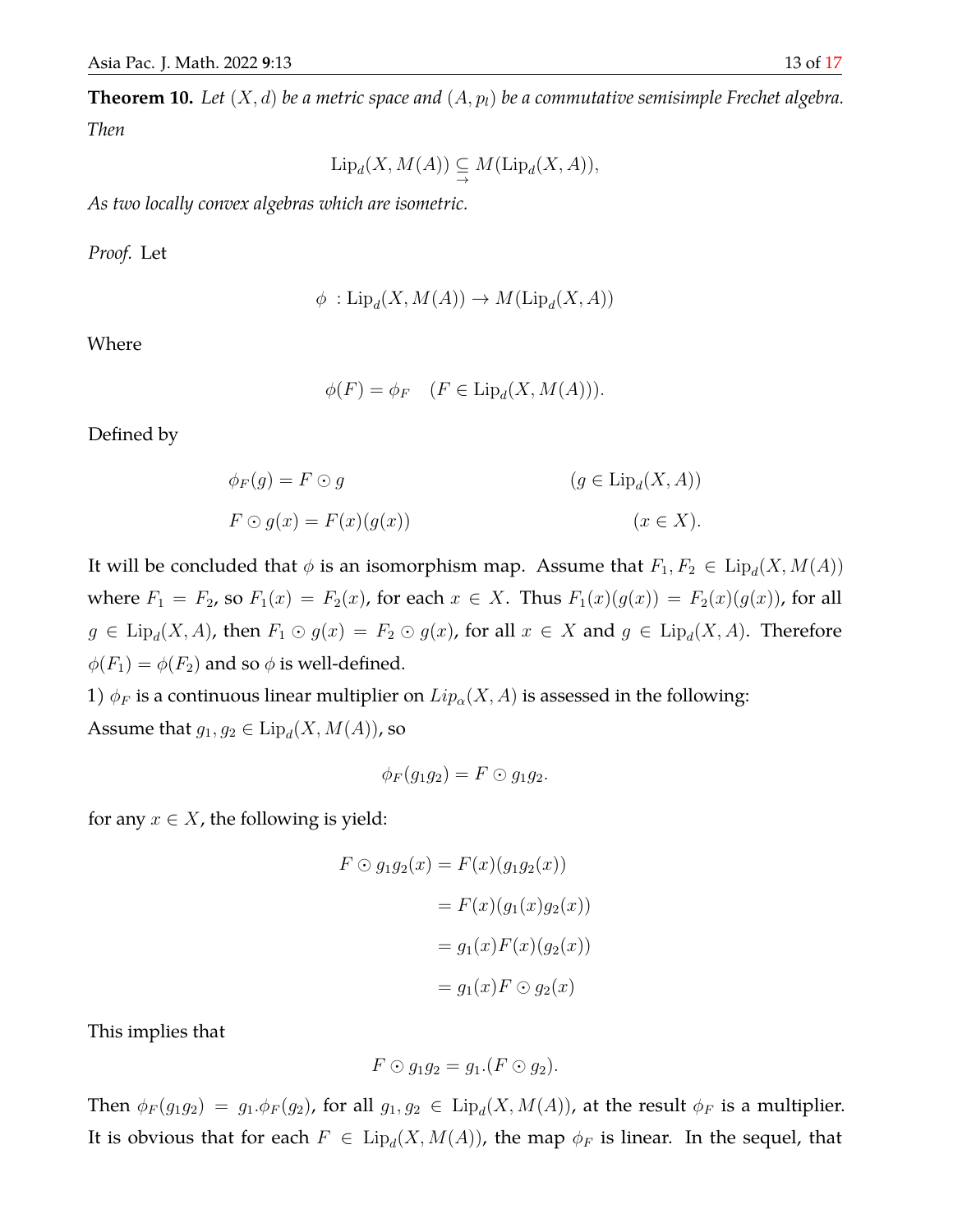$\phi_F$  is a continuous map will be proved. Let  $(g_n)$  be a sequence in  ${\rm Lip}_d(X,A)$  converges to  $g \in \mathrm{Lip}_d(X,A).$  Then  $r_{l,A}(g_n) \to r_{l,A}(g)$ , thus  $q_{l,A}(g_n) \to q_{l,A}(g)$  and so  $p_{l,A}(g_n)\rightarrow p_{l,A}(g).$  Which yield:

$$
q_{l,A}(F \odot g_n - F \odot g) = \sup \{p_l(F(x)(g_n(x) - g(x))) : x \in X\}
$$
  

$$
\leq K \sup \{p_l(g_n(x) - g(x)) : x \in X\}
$$
  

$$
= Kq_{l,A}(g_n - g) \rightarrow 0,
$$

Which

$$
K := q_{l,M(A)}(F) = \sup \{ q'_l(F(x)) \mid x \in X \}
$$

Note that

$$
q'_{l}(F(x)) = \sup \{ p_{l}(F(x))(a) \mid a \in A, p_{l}(a) \leq 1 \}.
$$

This shows that

$$
q_{l,A}(F\odot g_n-F\odot g)\rightarrow 0.
$$

Also:

$$
p_{l,A}(F \odot g_n - F \odot g) = \sup \left\{ \frac{p_l(F(x)(g_n(x) - g(x)) - F(y)(g_n(y) - g(y)))}{d(x,y)} : x \neq y \right\}
$$
  

$$
\leq \sup \left\{ \frac{p_l(F(x)(g_n(x) - g(x)) - (g_n(y) - g(y)))}{d(x,y)} : x \neq y \right\}
$$
  

$$
+ \sup \left\{ \frac{p_l(F(x) - F(y))}{d(x,y)} \right\} (g_n(y) - g(y) : x \neq y \right\}
$$
  

$$
\leq q_{l,M(A)}(F)p_{l,A}(g_n - g) + p_{l,M(A)}(F)q_{l,A}(g_n - g) \to 0
$$

Which yield:

$$
p_{l,A}(F\odot g_n-F\odot g)\rightarrow 0.
$$

Therefore  $r_{l,A}(F \odot g_n - F \odot g) \rightarrow 0$ . Hence  $\phi_F$  is a continuous map. This follows that  $\phi_F \in M(\mathrm{Lip}_d(X,A)).$ 

2) In following, it will be concluded that  $\phi$  is an isomorphism map.

It is obvious that  $\phi$  is a linear map. Assume that  $(F_n)$  is a sequence in  ${\rm Lip}_d(X, M(A))$  which converges to some  $F \in \text{Lip}_d(X, M(A))$ , so  $p_{l,M(A)}(F_n - F) \to 0$  and  $q_{l,M(A)}(F_n - F) \to 0$ .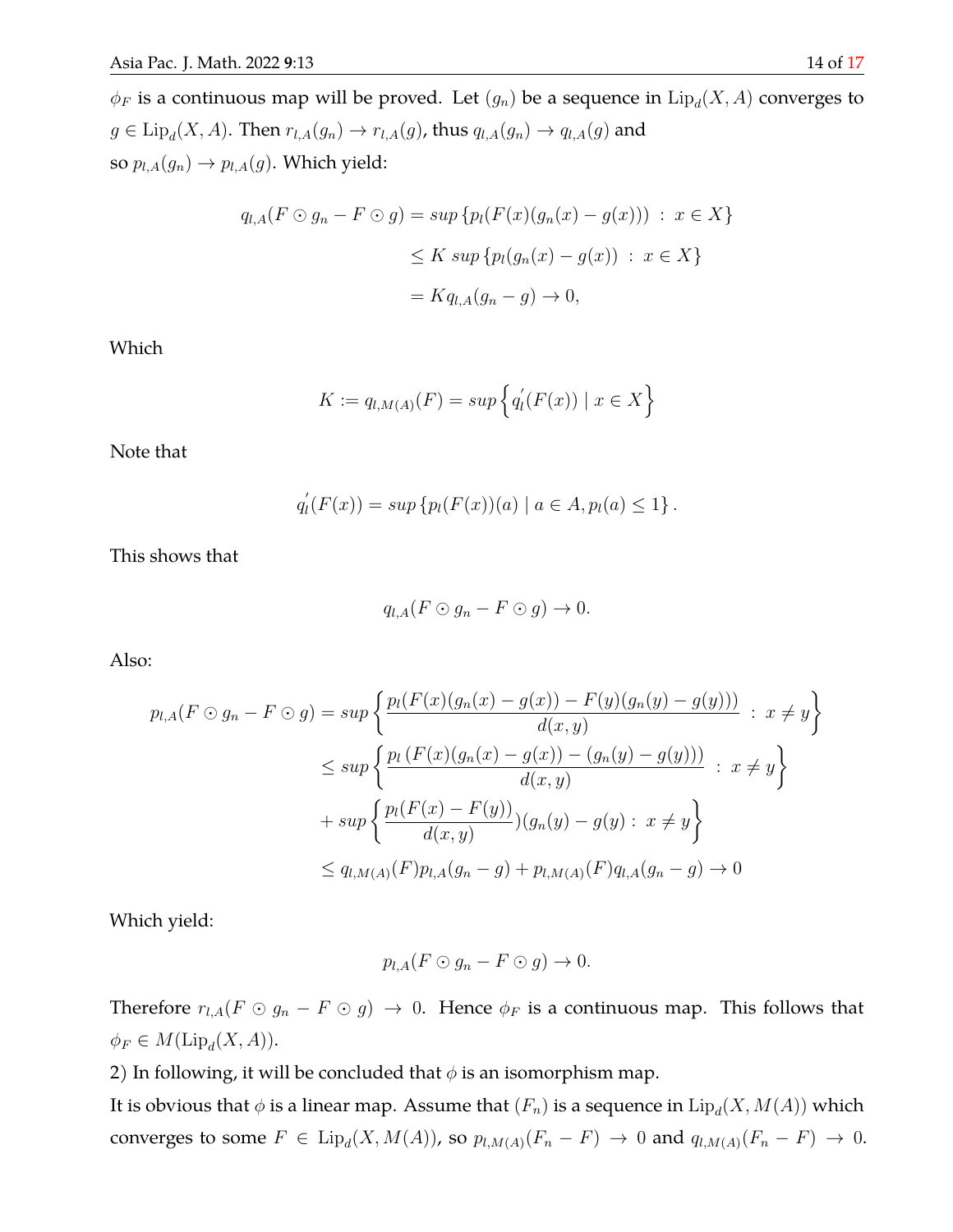yielding the following:

$$
q'_l(\phi(F_n) - \phi(F)) = \sup \{ r_{\alpha,A}(F_n \odot g - F \odot g) : g \in \text{Lip}_d(X, A) \}
$$

Hence

$$
q_{l,A}(F_n \odot g - F \odot g) = \sup \{p_l((F_n(x) - F(x))g(x)) : x \in X\}
$$
  

$$
\leq \sup \{p_l((F_n - F)(x)(a)) : a \in A, x \in X\}
$$
  

$$
= \sup \{q'_l((F_n - F)(x)) : x \in X\} = q_{l,M(A)}(F_n - F) \to 0
$$

Thus

$$
q_{l,A}(F_n \odot g - F \odot g) \rightarrow 0.
$$

Moreover

$$
p_{l,A}(F_n \odot g - F \odot g) = \sup \left\{ \frac{p_l((F_n - F)(x)(g(x)) - ((F_n - F)(y)(g(y)))}{d(x,y)} : x \neq y \right\}
$$
  

$$
\leq \sup \left\{ \frac{p_l(((F_n - F)(x) - (F_n - F)(y))(g(x))}{d(x,y)} : x \neq y \right\}
$$
  

$$
+ \sup \left\{ \frac{(p_l(F_n - F)(y)(g(x) - g(y))}{d(x,y)} : x \neq y \right\}
$$
  

$$
\leq p_{l,M(A)}(F_n - F) \cdot q_{l,A}(g) + q_{l,M(A)}(F_n - F) \cdot p_{l,A}(g) \to 0,
$$

and so

$$
p_{l,A}(F_n \odot g - F \odot g) \rightarrow 0.
$$

It follows that  $r_{l,A}(\phi_{F_n}(g)-\phi_F(g))\to 0$ , for all  $g\in \mathrm{Lip}_d(X,A).$  Consequently  $q_l''$  $\ell_l^{\prime\prime}(\phi(F_n)-\phi(F))\rightarrow 0.$  Therefore  $\phi$  is a continuous map.

In this stage, that  $\phi$  is injective is assessed. Assume that  $F\,\in\,{\rm Lip}_d(X,M(A))$  where  $\phi_F=$  $\phi(F) = 0$ . If  $F \neq 0$ , then there exists  $x_0 \in X$  where  $F(x_0) \neq 0$ , so there exists  $a_0 \in A$  where  $(F(x_0))(a_0) \neq 0$ . Put  $g = f_{a_0}$ , thus  $g \in \text{Lip}_d(X, A)$  and

$$
F \odot g(x_0) = F(x_0)(g(x_0)) = (F(x_0))(a_0)) \neq 0
$$

i.e.

$$
\phi_F(g)(x_0) = F \odot g(x_0) \neq 0
$$

This is a contradiction. Therefore  $\phi$  is injective.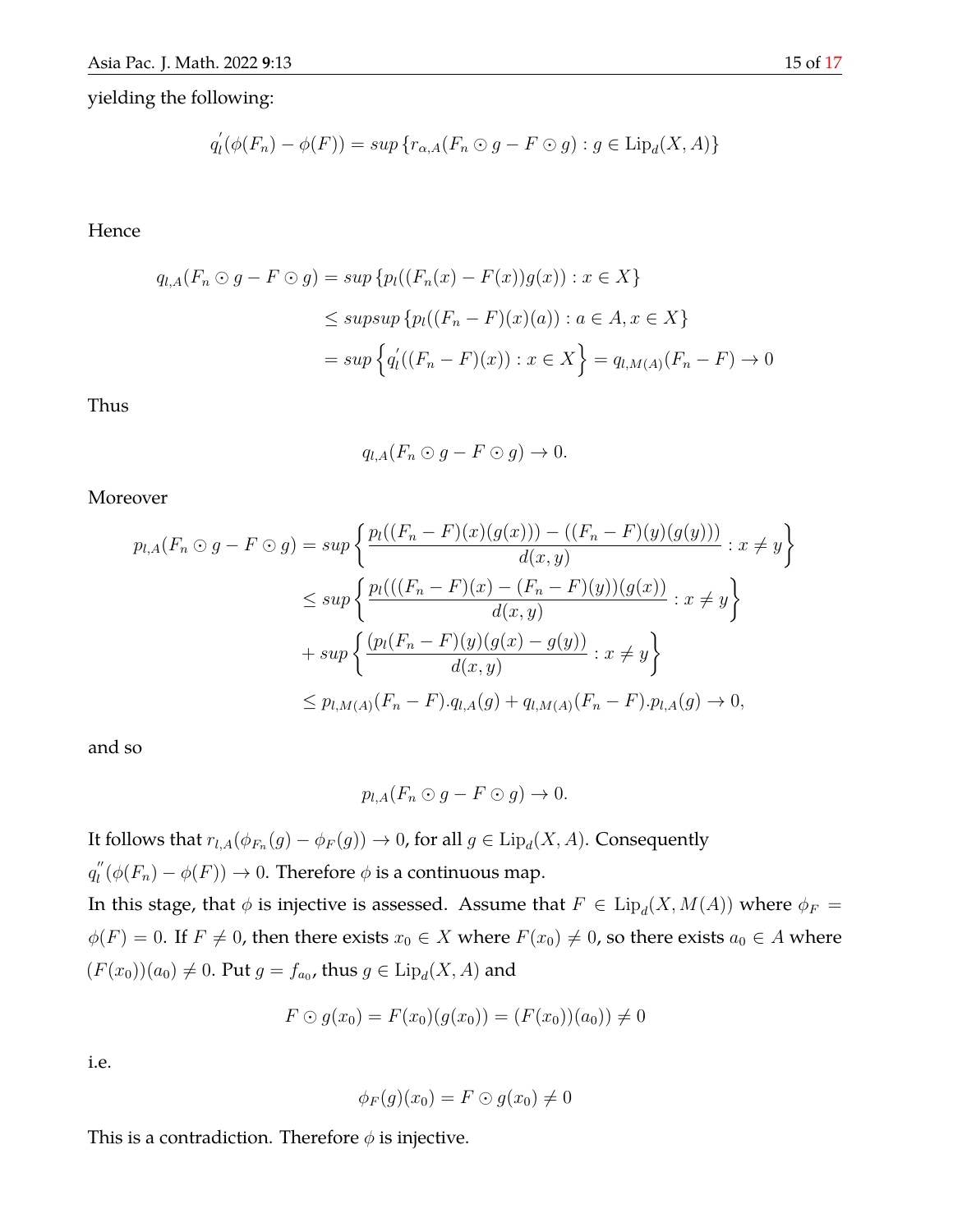<span id="page-15-0"></span>**Theorem 11.** Let  $(X, d)$  be a metric space and  $(A, p<sub>l</sub>)$  be a commutative semisimple Frechet algebra. Then  $\mathrm{Lip}_d(X,A)$  is a Frechet- BSE-algebra if and only if  $A$  is a Frechet- BSE algebra. Then 1) If  $\mathrm{Lip}_d(X,A)$  is a Frechet- BSE-algebra, then  $A$  is a Frechet- BSE-algebra. 2) If  $A$  is unital and Frechet- BSE-algebra, then  $\mathrm{Lip}_d(X,A)$  is a Frechet- BSE-algebra.

*Proof.* 1) If  $\text{Lip}_{d}(X, A)$  is a Frechet- BSE-algebra, then by Proposition [8,](#page-8-0) A is a Frechet- BSEalgebra.

2) Assume that A is a BSE-algebra. Since A is semisimple, then by applying Proposition [3,](#page-4-0)  $\mathrm{Lip}_d(X,A)$  is semisimple. By applying Proposition  $8$  imply that

$$
(M(\mathrm{Lip}_d(X, A)) \subseteq C_{\mathrm{BSE}}(\Delta(\mathrm{Lip}_d(X, A)).
$$

For the reverse inclusion, according to Theorem [9](#page-9-0) and Theorem [10,](#page-12-0) the following is yield:

$$
C_{\text{BSE}}(\Delta(\text{Lip}_d(X, A)) \subseteq \text{Lip}_d(X, C_{\text{BSE}}(\Delta(A)))
$$
  
\n
$$
\cong \text{Lip}_d(X, \widehat{M(A)})
$$
  
\n
$$
= \text{Lip}_d(X, M(A))
$$
  
\n
$$
\subseteq M(\text{Lip}_d(X, A))
$$
  
\n
$$
\cong (M(\text{Lip}_d(X, A))).
$$

Thus

$$
C_{\text{BSE}}(\Delta(\text{Lip}_d(X, A)) \cong (M(\text{Lip}_d(X, A))).
$$

 $\Box$ 

Because every commutative  $C^*$ - Banach algebra is BSE algebra,  $[13]$ , so by using Theorem [11,](#page-15-0) the following example is immediate:

**Example 1.** Let  $(X, d)$  be a metric space and A be a commutative  $C^*$ -Banach algebra. Then  $\text{Lip}_d(X, A)$ *is a BSE-Frechet algebra.*

 $\Box$